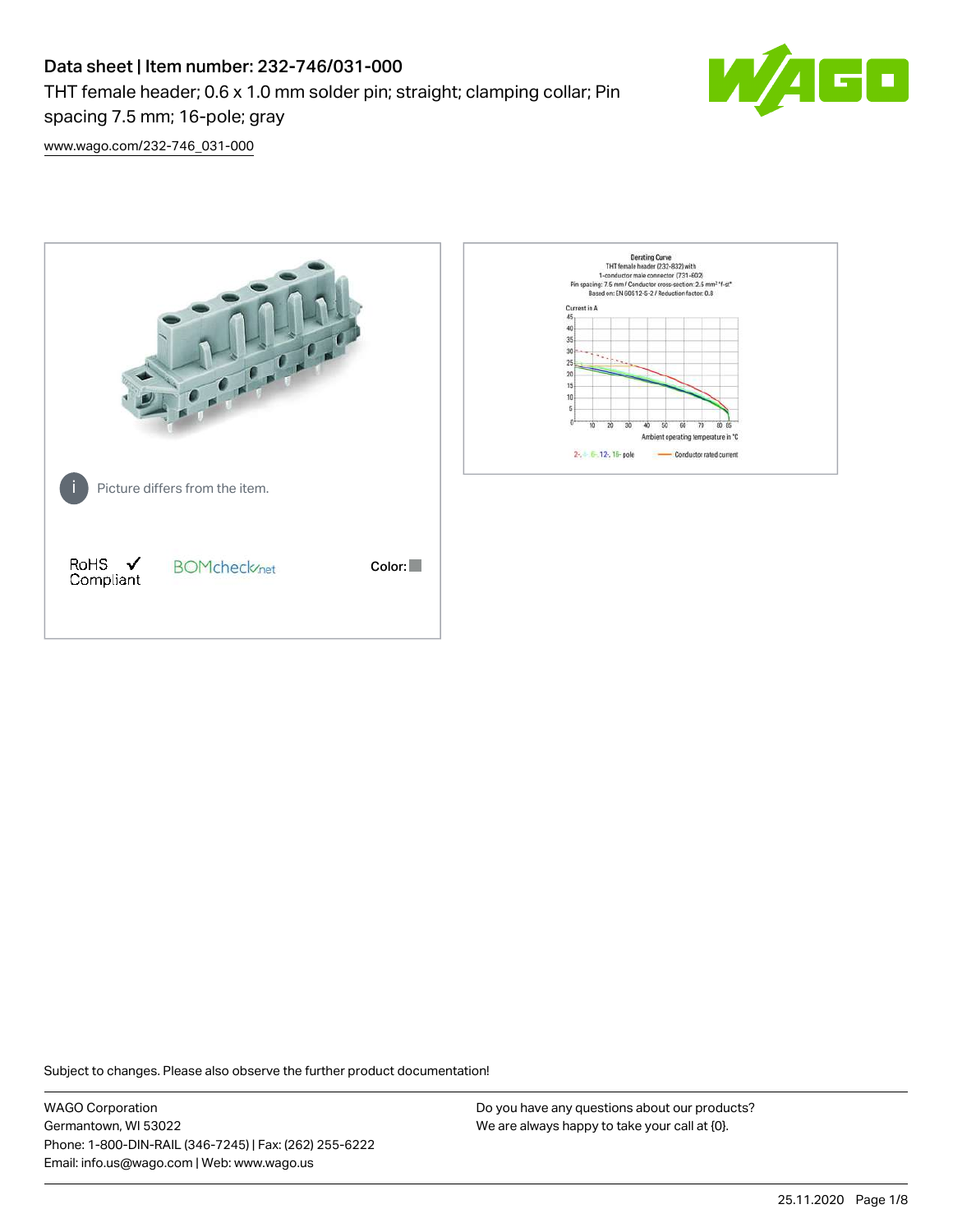



# Item description

- П Horizontal or vertical PCB mounting via straight or angled solder pins
- П For board-to-board and board-to-wire connections
- П Touch-proof PCB outputs
- $\blacksquare$ Easy-to-identify PCB inputs and outputs
- $\blacksquare$ With coding fingers

#### Safety information 1:

The MCS - MULTI CONNECTION SYSTEM includes connectors without breaking capacity in accordance with DIN EN 61984. When used as intended, these connectors must not be connected/disconnected when live or under load. The circuit design should ensure header pins, which can be touched, are not live when unmated.

# Data Electrical data

Subject to changes. Please also observe the further product documentation!

WAGO Corporation Germantown, WI 53022 Phone: 1-800-DIN-RAIL (346-7245) | Fax: (262) 255-6222 Email: info.us@wago.com | Web: www.wago.us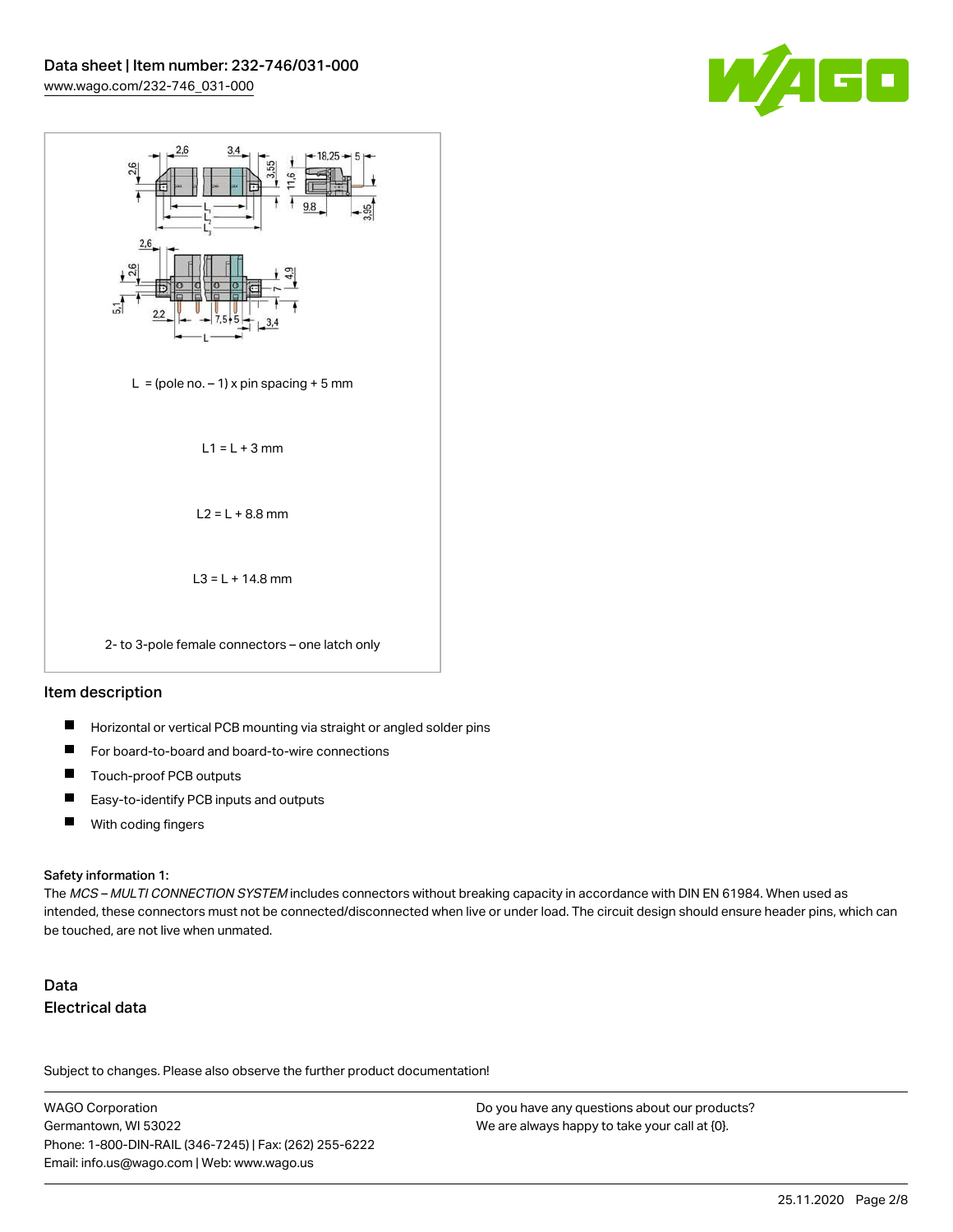

# Ratings per IEC/EN 60664-1

| Ratings per                 | IEC/EN 60664-1                                            |
|-----------------------------|-----------------------------------------------------------|
| Rated voltage (III / 3)     | 500 V                                                     |
| Rated surge voltage (III/3) | 6 <sub>kV</sub>                                           |
| Rated voltage (III/2)       | 630 V                                                     |
| Rated surge voltage (III/2) | 6 <sub>kV</sub>                                           |
| Nominal voltage (II/2)      | 1000 V                                                    |
| Rated surge voltage (II/2)  | 6 <sub>kV</sub>                                           |
| Rated current               | 12A                                                       |
| Legend (ratings)            | (III / 2) ≙ Overvoltage category III / Pollution degree 2 |

# Ratings per UL 1059

| Approvals per                  | UL 1059 |
|--------------------------------|---------|
| Rated voltage UL (Use Group B) | 300 V   |
| Rated current UL (Use Group B) | 15 A    |
| Rated voltage UL (Use Group D) | 300 V   |
| Rated current UL (Use Group D) | 10 A    |

# Ratings per UL 1977

| Rated voltage UL 1977 | 600 V |
|-----------------------|-------|
| Rated current UL 1977 |       |

# Ratings per CSA

| Approvals per                   | CSA   |
|---------------------------------|-------|
| Rated voltage CSA (Use Group B) | 300 V |
| Rated current CSA (Use Group B) | 15 A  |
| Rated voltage CSA (Use Group D) | 300 V |
| Rated current CSA (Use Group D) | 10 A  |

# Connection data

| Pole No.                   | 16 |
|----------------------------|----|
| Total number of potentials | 16 |
| Number of connection types |    |
| Number of levels           |    |

Subject to changes. Please also observe the further product documentation!

WAGO Corporation Germantown, WI 53022 Phone: 1-800-DIN-RAIL (346-7245) | Fax: (262) 255-6222 Email: info.us@wago.com | Web: www.wago.us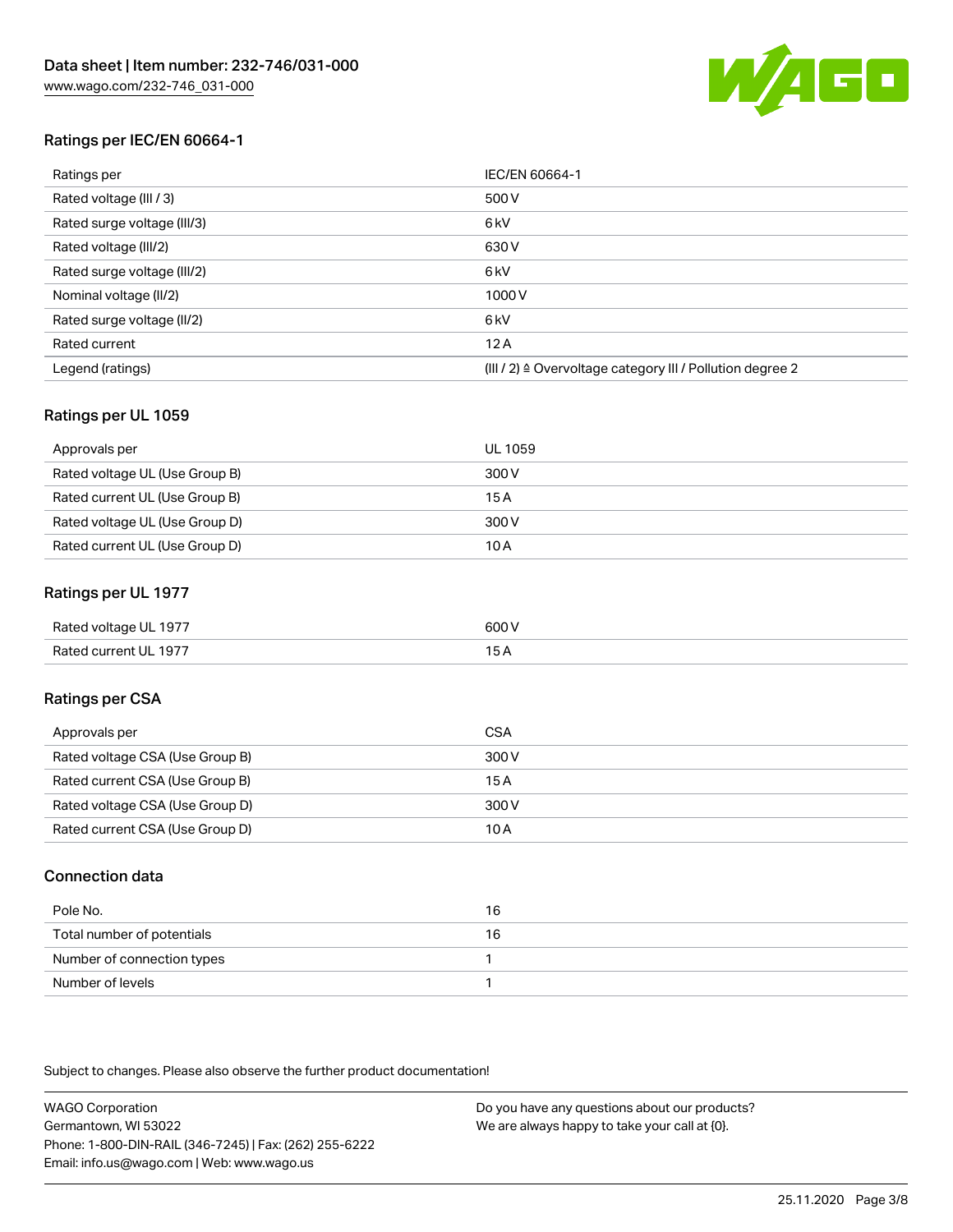

# Physical data

| Pin spacing                          | 7.5 mm / 0.295 inch   |
|--------------------------------------|-----------------------|
| Width                                | 132.3 mm / 5.209 inch |
| Height                               | 23.25 mm / 0.915 inch |
| Height from the surface              | 18.25 mm / 0.719 inch |
| Depth                                | 11.6 mm / 0.457 inch  |
| Solder pin length                    | $5 \,\mathrm{mm}$     |
| Solder pin dimensions                | $0.6 \times 1$ mm     |
| Drilled hole diameter with tolerance | $1.3$ $(+0.1)$ mm     |

#### Mechanical data

| Mounting type | Mounting flange       |
|---------------|-----------------------|
| Mounting type | Feed-through mounting |
|               | Panel mounting        |

# Plug-in connection

| Contact type (pluggable connector) | Female connector/socket |
|------------------------------------|-------------------------|
| Connector (connection type)        | for PCB                 |
| Mismating protection               | No                      |
| Mating direction to the PCB        | 90°                     |

# PCB contact

| PCB contact                         | TH).                                       |  |
|-------------------------------------|--------------------------------------------|--|
| Solder pin arrangement              | over the entire female connector (in-line) |  |
| Number of solder pins per potential |                                            |  |

### Material Data

| Color                       | gray             |
|-----------------------------|------------------|
| Material group              |                  |
| Insulation material         | Polyamide (PA66) |
| Flammability class per UL94 | V <sub>0</sub>   |
| Contact material            | Copper alloy     |
| Contact plating             | tin-plated       |
| Weight                      | 18.2g            |

Subject to changes. Please also observe the further product documentation!

| <b>WAGO Corporation</b>                                | Do you have any questions about our products? |
|--------------------------------------------------------|-----------------------------------------------|
| Germantown, WI 53022                                   | We are always happy to take your call at {0}. |
| Phone: 1-800-DIN-RAIL (346-7245)   Fax: (262) 255-6222 |                                               |
| Email: info.us@wago.com   Web: www.wago.us             |                                               |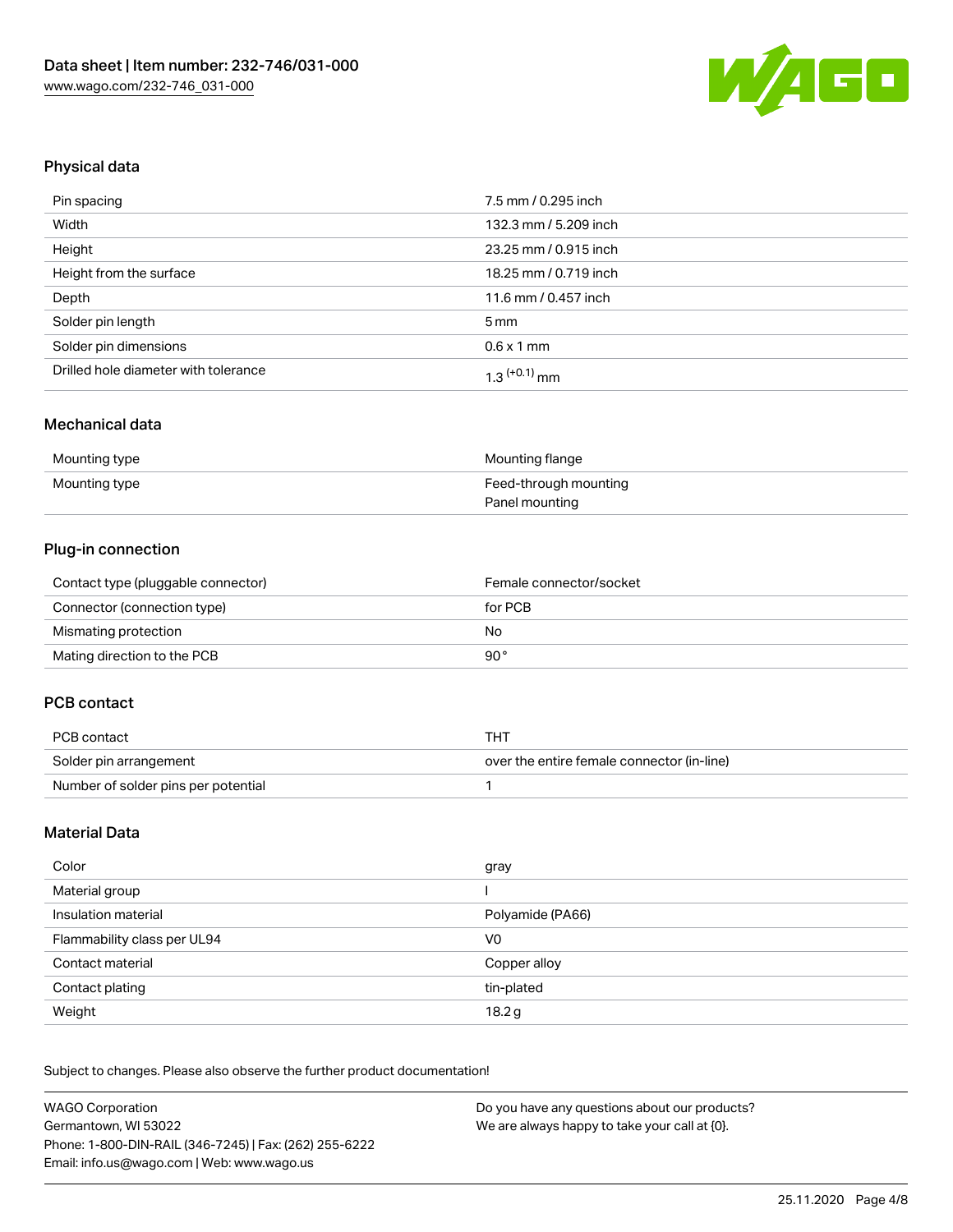[www.wago.com/232-746\\_031-000](http://www.wago.com/232-746_031-000)



### Environmental Requirements

| Limit temperature range<br>$-60+85 °C$<br>the contract of the contract of the contract of the contract of the contract of the contract of the contract of |  |
|-----------------------------------------------------------------------------------------------------------------------------------------------------------|--|
|-----------------------------------------------------------------------------------------------------------------------------------------------------------|--|

### Commercial data

| Packaging type        | <b>BOX</b>    |
|-----------------------|---------------|
| Country of origin     | DE            |
| <b>GTIN</b>           | 4055143577915 |
| Customs tariff number | 85366990990   |

### Approvals / Certificates

#### Ship Approvals

| Logo                                    | Approval                                                | <b>Additional Approval Text</b> | Certificate<br>name                 |
|-----------------------------------------|---------------------------------------------------------|---------------------------------|-------------------------------------|
| ABS                                     | <b>ABS</b><br>American Bureau of Shipping               | -                               | $19 -$<br>HG15869876-<br><b>PDA</b> |
| <b>BUREAU</b>                           | BV<br>Bureau Veritas S.A.                               | IEC 60998                       | 11915/D0 BV                         |
| <b>DNV-GL</b><br><b>ALC A 25-YEAR-R</b> | <b>DNV GL</b><br>Det Norske Veritas, Germanischer Lloyd | -                               | TAE000016Z                          |

#### UL-Approvals

| Logo | Approval                                    | <b>Additional Approval Text</b> | Certificate<br>name |
|------|---------------------------------------------|---------------------------------|---------------------|
| P.   | <b>UR</b><br>Underwriters Laboratories Inc. | <b>UL 1059</b>                  | E45172              |
| Э.   | <b>UR</b><br>Underwriters Laboratories Inc. | <b>UL 1977</b>                  | 20150318-<br>E45171 |

Subject to changes. Please also observe the further product documentation!

WAGO Corporation Germantown, WI 53022 Phone: 1-800-DIN-RAIL (346-7245) | Fax: (262) 255-6222 Email: info.us@wago.com | Web: www.wago.us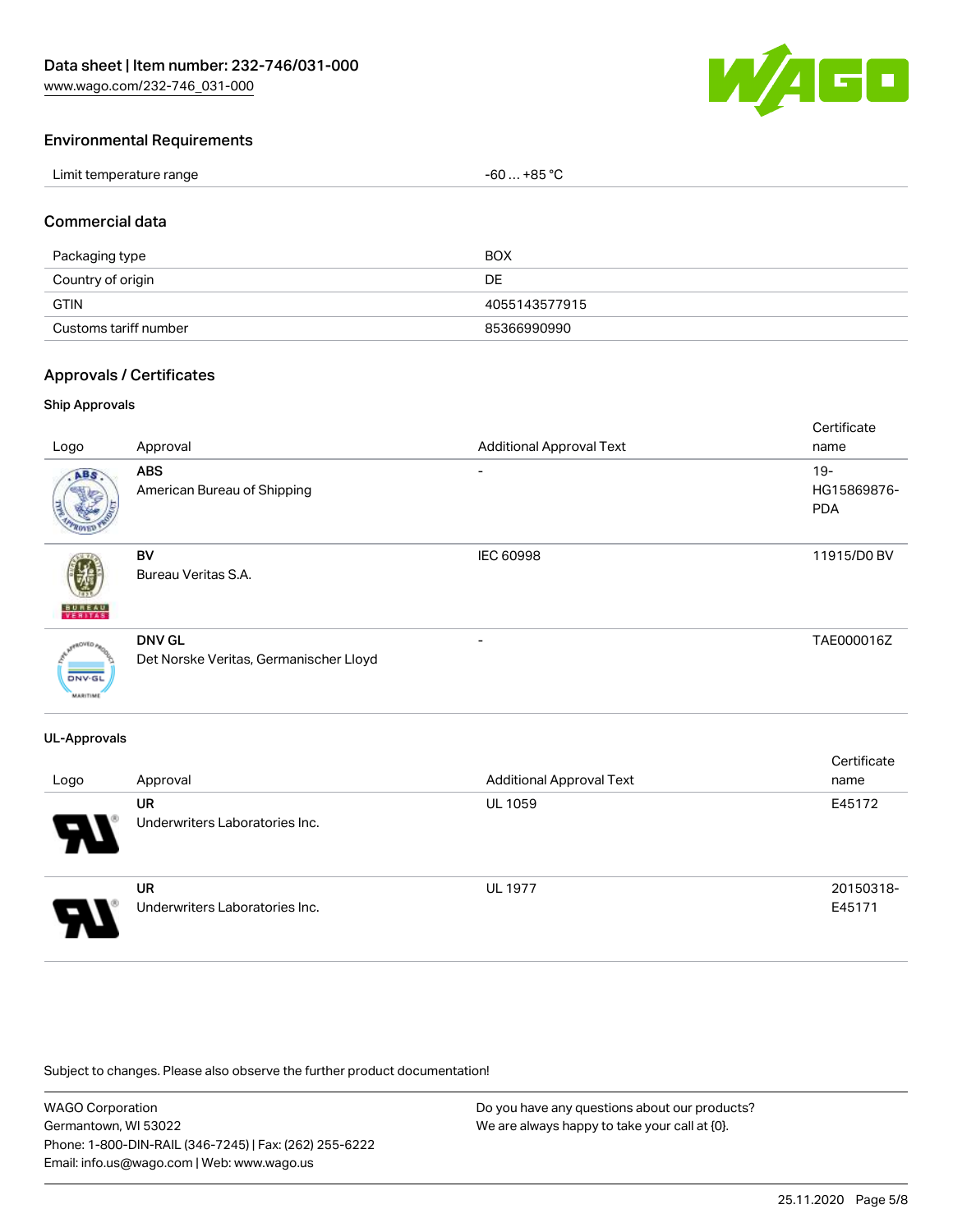

# **Counterpart**



Item no.731-616

1-conductor male connector; 2.5 mm²; Pin spacing 7.5 mm; 16-pole; 2,50 mm²; gray [www.wago.com/731-616](https://www.wago.com/731-616)

#### Compatible products

|                            | Compatible products                                                                                     |                      |
|----------------------------|---------------------------------------------------------------------------------------------------------|----------------------|
| assembling                 |                                                                                                         |                      |
|                            | Item no.: 209-147                                                                                       |                      |
|                            | Self-tapping screw                                                                                      | www.wago.com/209-147 |
|                            | Item no.: 231-194                                                                                       | www.wago.com/231-194 |
|                            | Self-tapping screw; B 2.2x13, fixing hole 1.8 mm Ø                                                      |                      |
|                            | Item no.: 231-195                                                                                       | www.wago.com/231-195 |
|                            | Screw with nut; M2x12; for fixing element                                                               |                      |
|                            | Item no.: 231-295                                                                                       | www.wago.com/231-295 |
|                            | Screw with nut                                                                                          |                      |
| check                      |                                                                                                         |                      |
|                            | Item no.: 210-136                                                                                       | www.wago.com/210-136 |
|                            | Test plug; 2 mm Ø; with 500 mm cable                                                                    |                      |
|                            | Item no.: 210-137                                                                                       |                      |
|                            | Test plug; 2.3 mm Ø; with 500 mm cable                                                                  | www.wago.com/210-137 |
|                            | Item no.: 231-662                                                                                       |                      |
|                            | Test plugs for female connectors; for 7.5 mm and 7.62 mm pin spacing; 2,50 mm <sup>2</sup> ; light gray | www.wago.com/231-662 |
| <b>Marking accessories</b> |                                                                                                         |                      |
|                            | Item no.: 210-833                                                                                       | www.wago.com/210-833 |
|                            | Marking strips; on reel; 6 mm wide; plain; Self-adhesive; white                                         |                      |
|                            | Item no.: 210-834                                                                                       |                      |
|                            | Marking strips; on reel; 5 mm wide; plain; Self-adhesive; white                                         | www.wago.com/210-834 |
|                            |                                                                                                         |                      |

# Downloads Documentation

| <b>Additional Information</b> |             |        |          |
|-------------------------------|-------------|--------|----------|
| Technical explanations        | Apr 3, 2019 | pdf    | Download |
|                               |             | 3.6 MB |          |

# CAD files

Subject to changes. Please also observe the further product documentation!

| WAGO Corporation                                       | Do you have any questions about our products? |
|--------------------------------------------------------|-----------------------------------------------|
| Germantown. WI 53022                                   | We are always happy to take your call at {0}. |
| Phone: 1-800-DIN-RAIL (346-7245)   Fax: (262) 255-6222 |                                               |
| Email: info.us@wago.com   Web: www.wago.us             |                                               |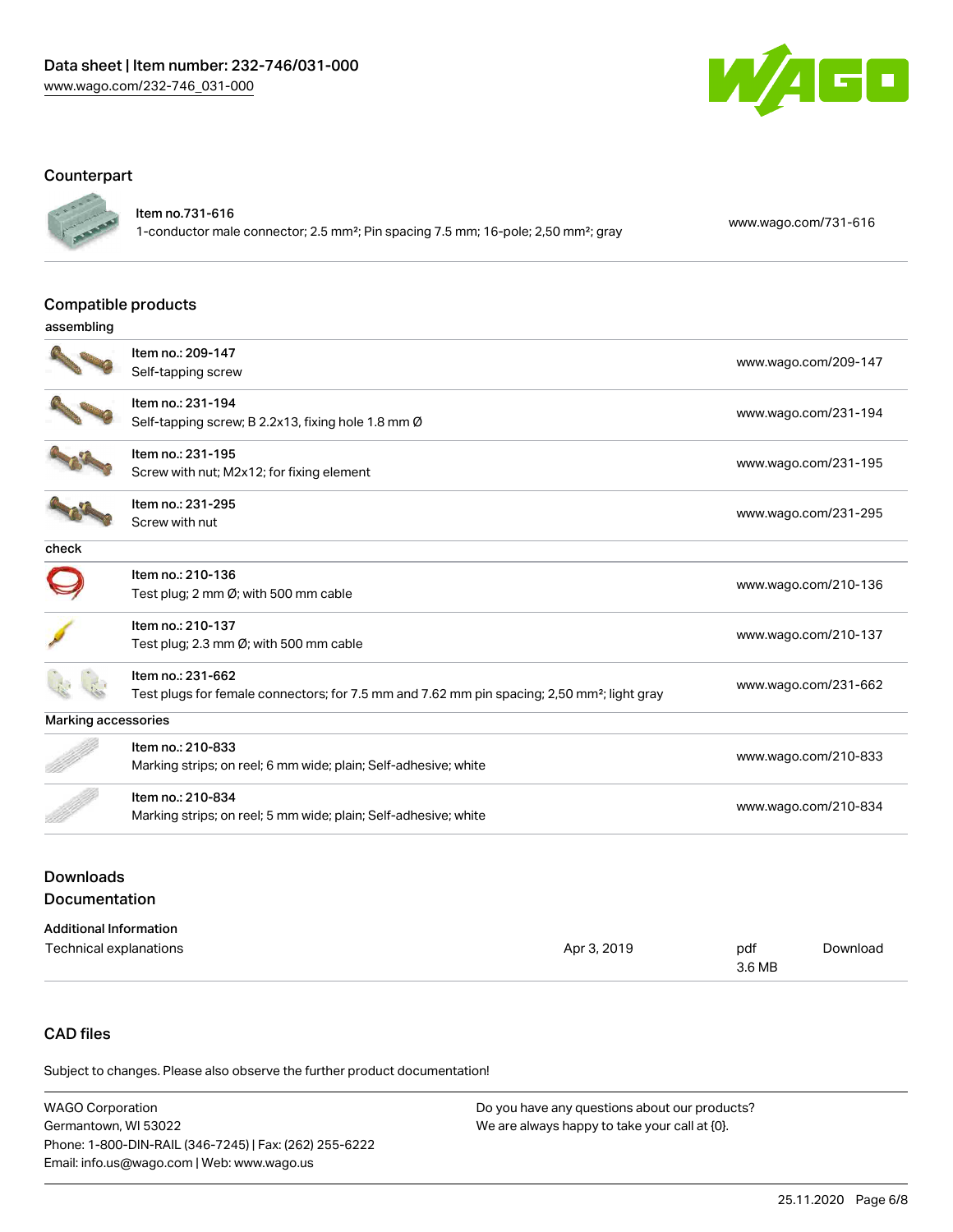#### PCB Design

Symbol and Footprint 232-746/031-000

CAx data for your PCB design, consisting of "schematic symbols and PCB footprints", allow easy integration of the WAGO component into your development environment.

# Supported formats:

- $\blacksquare$ Accel EDA 14 & 15
- $\blacksquare$ Altium 6 to current version
- $\blacksquare$ Cadence Allegro
- $\blacksquare$ **DesignSpark**
- $\blacksquare$ Eagle Libraries
- $\blacksquare$ KiCad
- $\blacksquare$ Mentor Graphics BoardStation
- $\blacksquare$ Mentor Graphics Design Architect
- $\blacksquare$ Mentor Graphics Design Expedition 99 and 2000
- $\blacksquare$ OrCAD 9.X PCB and Capture
- $\blacksquare$ PADS PowerPCB 3, 3.5, 4.X, and 5.X
- П PADS PowerPCB and PowerLogic 3.0
- $\blacksquare$ PCAD 2000, 2001, 2002, 2004, and 2006
- П Pulsonix 8.5 or newer
- $\blacksquare$ STL
- 3D STEP  $\blacksquare$
- TARGET 3001! П
- П View Logic ViewDraw
- П Quadcept
- $\blacksquare$ Zuken CadStar 3 and 4
- $\blacksquare$ Zuken CR-5000 and CR-8000

PCB Component Libraries (EDA), PCB CAD Library Ultra Librarian

#### Installation Notes

#### Application

Subject to changes. Please also observe the further product documentation!

WAGO Corporation Germantown, WI 53022 Phone: 1-800-DIN-RAIL (346-7245) | Fax: (262) 255-6222 Email: info.us@wago.com | Web: www.wago.us

Do you have any questions about our products? We are always happy to take your call at {0}.



URL [Download](https://www.wago.com/us/d/UltraLibrarian_URLS_232-746_031-000)